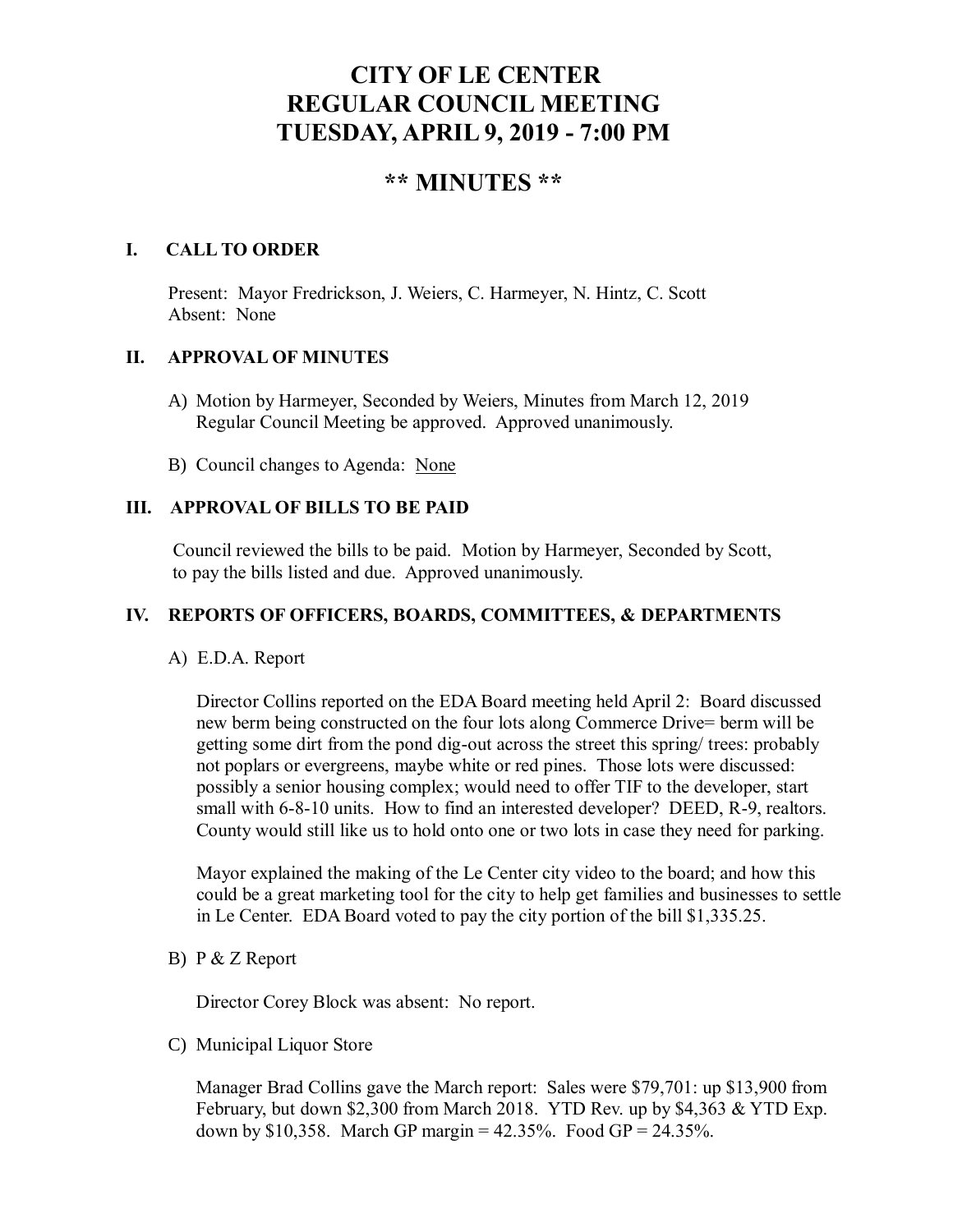Mgr. Collins reported: Customer Appreciation Day had great turnout, possibly best ever. Dishwasher is installed; but not yet wired, should be soon. Collins asked the council to consider hiring a  $3<sup>rd</sup>$  fulltime employee bartender. He explained his reasoning and several points of emphasis. The city previously had three F/T liquor employees, and the store is busier now than it has ever been. After some discussion: Motion by Harmeyer, Seconded by Scott, staff start advertising for a new F/T position at Municipal Liquor Store. Approved unanimously. Liquor committee will determine wages, etc.

D) Police Department

.

Police Chief Pfarr reported on the police activities for month of March: 216 calls  $\omega$  2,442 miles patrolled/ total calls up 20%, total miles up 5% for the year. Pfarr reported: many complaints on North Cordova Ave. for speeding; county put up their MPH sign marker to post speeds/ Severe Weather Week: warning sirens are cancelled due to the bad weather coming/ Kind Vet office in Le Center will be closing soon; we'll have to find a different way to board animals.

E) Water, Sewer, Streets, Parks Departments

Public Works Supt. Curt Roemhildt reported:

- Parks- all parks being used by TCU School for games already.
- Streets- new sweeper is here; went thru a good demo try-out.
- Water- trying to pinpoint a 100,000 gal. per month leak; maybe at Solberg & Park.
- 1) Water Treatment Plant membranes: staff recommends T.F.S. Company low quote for \$61,438.96. Motion by Weiers, Seconded by Scott, to purchase the new R.O. membranes from T.F.S. for the \$61,438.96. Approved unanimously.
- 2) Re-roof the swimming pool? Motion by Harmeyer, Seconded by Hintz, Yes get bids to re-do pool roof using steel and do the project. Approved unanimously.
- 3) North Park/ LC Lions pavilion: Yes allow Lions to re-roof pavilion using steel.
- F) Bolton & Menk Engineering
	- 1) Engineer Joel Hawbaker reported: the County Justice Center storm water pond is starting next week/ start at the pond and work back/ Bolton & Menk will stake the project and provide inspection. Discussion on future Hwy 99 reconstruction plans.
- G) County Fair- Nancy Stauff

 Ms. Stauff reported: 127 days until the Fair/ robotics show/ pallet painting/ Sunday car show/ Thursday sweet corn feed/ archery education & shooting clinics on the baseball field with trained instructors. Trying to clarify who can ride golf carts.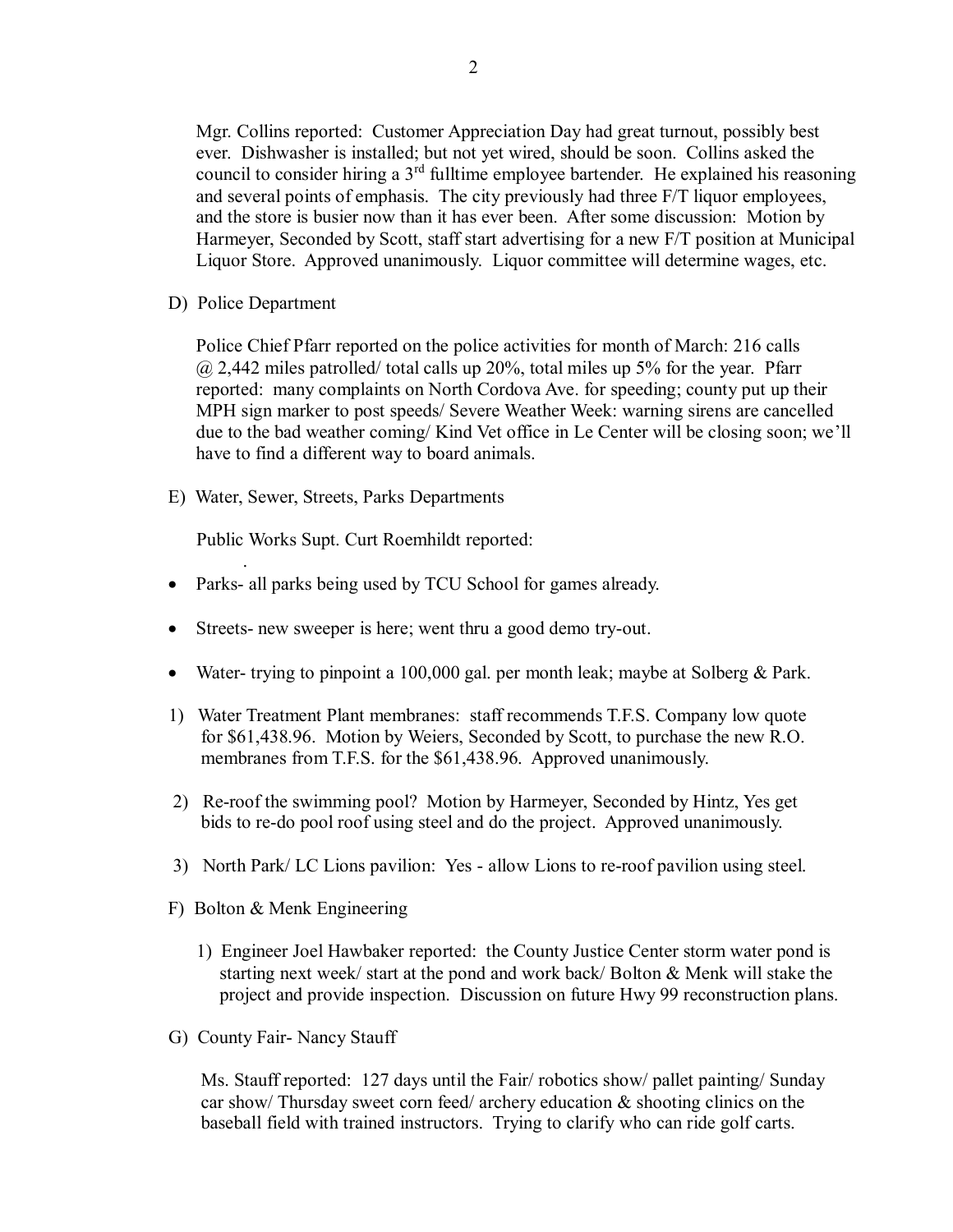## **V. PUBLIC FORUM**

There were no petitions, requests, comments, or communications from the general public.

#### **2018 Audit Report**

 Erin Enstad of Abdo, Eick, & Meyers presented the 2018 audit report to the council. Ms. Enstad reported on the Audit Opinion & Responsibility, General Fund Results, Enterprise Funds, Other Gov't Funds, and Ratios. She discussed the Internal Control Findings: limited segregation of duties and preparation of financial statements. City should diversify their investments/ City should decide to either pay back the \$350,000 inter-fund loan to EDA or rescind it. There are no bonds dropping off in the near future. The debt per capita is high for the city residents. The general fund balance is a very healthy \$1,383,056. Council accepted the audit report as presented.

## **VI. OLD BUSINESS**

- A) Motion by Harmeyer, Seconded by Scott, to adopt **Resolution No. 2019C**, thereby approving the lease agreement for the new Global street sweeper. Approved unanimously.
- B) Mayor Fredrickson noted: 2019 Board of Appeal & Equalization open book hearing for Le Center residents is Tuesday, April 16  $\omega$  10:00 am – 6:00 pm at county courthouse.

#### **VII. NEW BUSINESS**

 A) After some discussion; Motion by Fredrickson, Seconded by Harmeyer, Yes – allow the Le Sueur County Soil & Water District to move their driveway on Lexington Ave. side further north to better line up with their overhead door. Approved unanimously. City staff will move the new tree/ try to get them to curb up the driveway on the south end.

 After more discussion; Motion by Fredrickson, Seconded by Hintz, to deny Soil & Water request to move the city street light, guy wire, & storm sewer on Minnesota Street side of their building to better line up with that overhead door. Approved unanimously.

- B) Administrator Collins explained that with all the new financial disclosure laws coming into effect, Ehlers Financial was recommending the city adopt a Post-Issuance Debt Compliance Policy. (see attached) Motion by Scott, Seconded by Harmeyer, to adopt **Resolution No. 2019D**, thereby approving this new policy. Approved unanimously.
- C) Administrator Collins reported that county emergency management and both local banks have suggested the city apply to join the National Flood Insurance Program. This program just recently became available to areas not currently in a flood plain. After some discussion; Motion Scott, Seconded by Hintz, to adopt **Resolution No. 2019E**, thereby Applying to Participate in the National Flood Insurance Program. Approved unanimously. For this, the city must adopt a new Floodplain Ordinance. Council set the public hearing to consider a new floodplain ordinance for Tuesday, May 14, 2019 at 6:30 pm. City Attorney Moran will write the new ordinance.